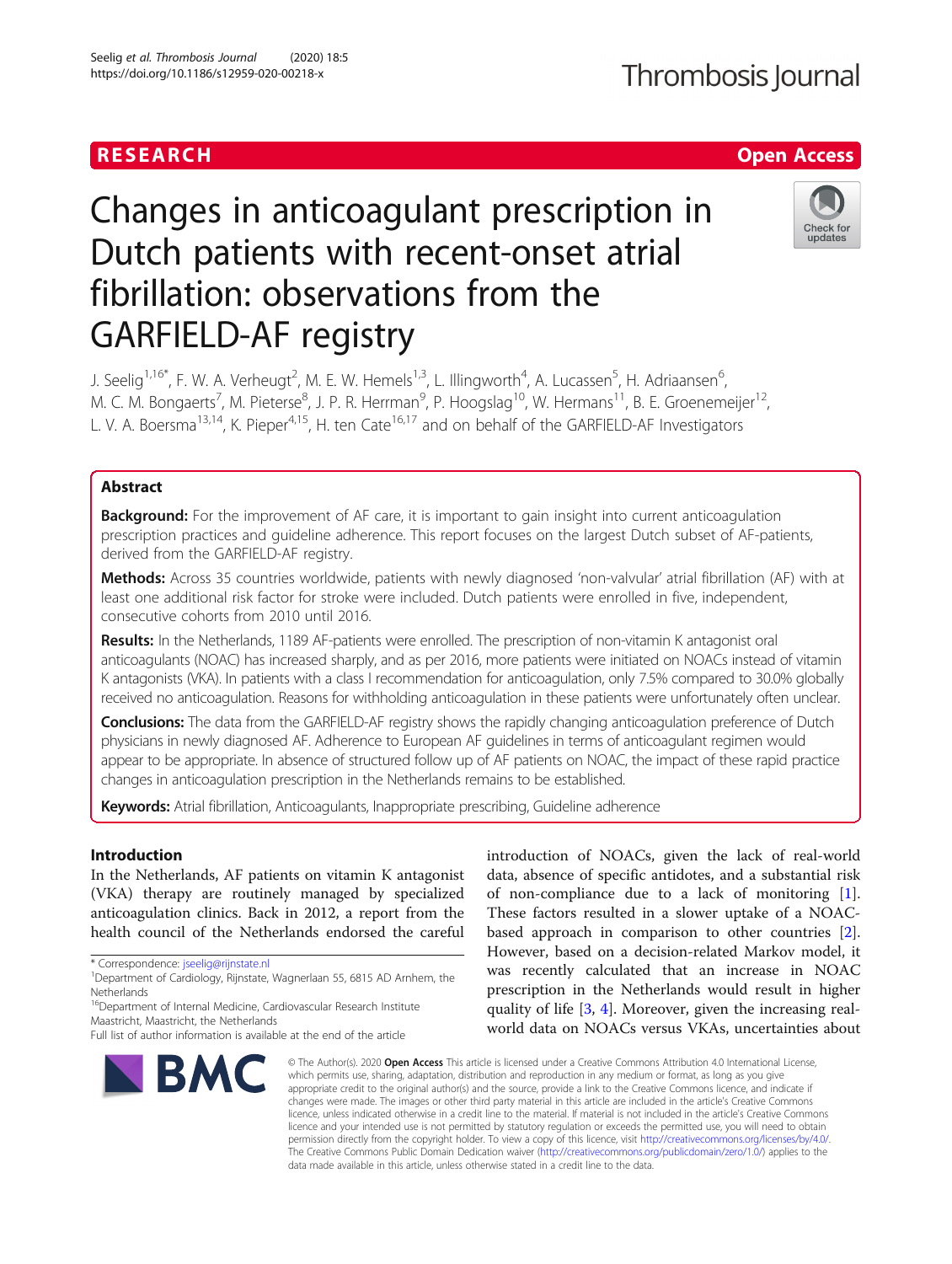the safety of these drugs have diminished. It is therefore important to monitor anticoagulation prescription trends for AF in the Netherlands, which are currently unknown. This will give insights in how to further improve our AF care.

Moreover, insight in adherence to AF-guidelines could also help to improve AF care. In the Netherlands, it is estimated that the prevalence of AF is around 2.0% in 2020, expected to increase to 3.2% by 2050 [\[5](#page-6-0)]. In parallel, in subjects with AF the ischemic stroke rate will rise, primarily due to ageing and an increase in patients with multiple morbidities [[5](#page-6-0)–[7\]](#page-6-0). This increases health-care related costs and reduces quality of life. To minimise these aspects, it is important that AF guidelines are adhered to, as non-adherence is associated with increased ischemic stroke and mortality rates [\[8](#page-6-0), [9](#page-6-0)].

This report expands on previously published Dutch GARFIELD-AF data, and demonstrates changes in antithrombotic treatment initiation in newly diagnosed AF in the Netherlands [\[2](#page-6-0)]. We compare the results with the global GARFIELD-AF cohort, and with recommendations of the most recent European AF-guidelines [[10](#page-6-0)].

## Methods

## Design

GARFIELD-AF was a multicentre, prospective registry of patients with recent onset non-valvular AF from over a 1000 centres in 35 countries worldwide. Globally, the recruitment of patients started in December 2009 and was completed in August 2016. In the Netherlands, patients were included as of November 2010. Patients were enrolled in five independent, consecutive cohorts 1) 2009– 2011, 2) 2011–2012, 3) 2013–2014, 4) 2014–2015, and 5) 2015–2016. Data used was from the October 2017 dataset.

## Population

Patients diagnosed with 'non-valvular' AF within the previous 6 weeks, aged ≥18 years, and with at least one investigator-determined risk factor for stroke were considered eligible for inclusion. Patients were excluded if; 1) follow-up with a physician was considered unlikely or impossible, 2) there was a potentially reversible, transient cause for AF, or 3) they were enrolled in a controlled clinical trial. For each country, a sufficient number of investigator sites from different care settings were identified.

## Data collection

All data were made anonymous and were imported to a secured, electronic case report form (eCRF), which was designed by Dendrite Clinical Systems Ltd. (Henley-on-Thames, UK). Oversight of operations and data management were done by the Thrombosis Research Institute [TRI] (London, UK), which is the sponsor and

coordinating centre. A detailed description of the methods can be found elsewhere [[11\]](#page-6-0). The study is registered at [ClinicalTrials.gov](http://clinicaltrials.gov) (unique identifier: NCT01090362).

At inclusion, patient characteristics such as demographics, medical history, vital signs, and type and dose of antithrombotic therapy were recorded. Amongst others, the components of the  $CHA<sub>2</sub>DS<sub>2</sub>-VASc$  stroke risk and HAS-BLED bleeding risk scores were collected [[12,](#page-6-0) [13\]](#page-6-0). Vascular disease was defined as the combination of a history of acute coronary syndrome with peripheral and/or coronary artery disease. Chronic kidney disease was defined according to the National Kidney Foundation guidelines [\[14](#page-6-0)].

#### Analysis

Continuous variables are expressed as means with standard deviation, and categorical variables as frequencies with percentages. Data from patients with missing values were not removed from the analyses. Follow-up data was not analysed due to a lack of power. Similarly, no pvalues were calculated. Data analysis was performed with SAS Enterprise Guide, version 7.1 (SAS Institute Inc., Cary, NC, USA).

## Results

### Population

In the Netherlands, 1189 out of 52,014 patients (2.3%) were enrolled across 16 sites. Across the different Dutch cohorts were 199 (1; 2009–2011), 410 (2; 2011–2012), 357 (3; 2013–2014), 155 (4; 2014–2015), and 161 (5; 2015–2016) AF patients enrolled. In the Netherlands and worldwide, the mean age was 70.7 and 69.7 years, respectively, and 42.4% compared to 44.2% of patients were female. At baseline, hypertension (65.5%), hypercholesterolemia (36.0%), diabetes mellitus (20.0%), and coronary artery disease (18.7%) were the most common comorbidities in the Dutch cohorts. The mean  $CHA<sub>2</sub>DS<sub>2</sub>-VASc$  (3.1 vs. 3.2) and HAS-BLED (1.4 vs. 1.4) scores were comparable between the Dutch and overall cohort, respectively. Compared to the worldwide cohort, more patients were enrolled in cardiology departments (90.2% vs. 65.7%) in the Dutch subset. Further baseline characteristics are described in Table [1](#page-2-0).

## Changes in antithrombotic therapy

Of all 35 participating countries, the percentage of patients on oral anticoagulation at AF diagnosis was on average highest in the Netherlands (89.9%). A comparison of anticoagulation treatments (with or without concomitant antiplatelet therapy) between the five different cohorts, demonstrates a rise in the prescription of NOACs from 0.0 to 60.9% over the years (Fig. [1\)](#page-3-0). Conversely, a decrease in VKA prescription from 88.9 to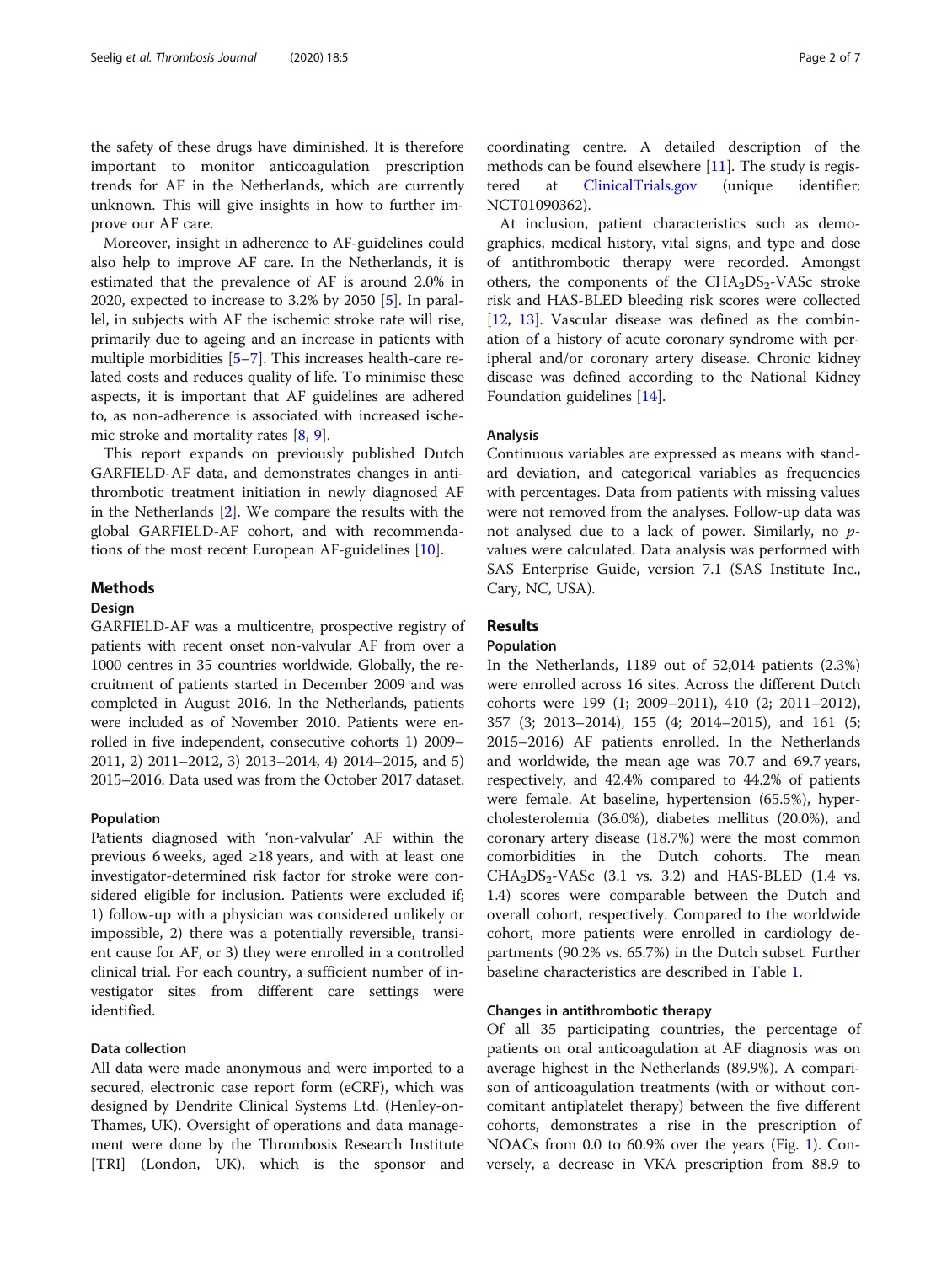<span id="page-2-0"></span>

| <b>Table 1</b> Baseline characteristics of Dutch and all included patients |
|----------------------------------------------------------------------------|
|----------------------------------------------------------------------------|

|                                             | Netherlands ( $N = 1189$ ) | World ( $N = 52,014$ ) |
|---------------------------------------------|----------------------------|------------------------|
| Female sex, n (%)                           | 504 (42.4)                 | 22,987 (44.2)          |
| Age, mean (sd)                              | 70.7 (9.9)                 | 69.7 (11.5)            |
| $< 65$ , n $%$                              | 311 (26.2)                 | 15,693 (30.2)          |
| 65-74, n (%)                                | 426 (35.8)                 | 16,948 (32.6)          |
| $\geq$ 75, n (%)                            | 452 (38.0)                 | 19,373 (37.2)          |
| BMI ( $kg/m2$ ), mean (sd)                  | 28.5(5.3)                  | 27.8(5.7)              |
| Congestive Heart Failure, n (%)             | 82 (6.9)                   | 10,397 (20.0)          |
| Hypertension, n (%)                         | 775 (65.5)                 | 39,585 (76.3)          |
| Diabetes Mellitus, n (%)                    | 238 (20.0)                 | 11,540 (22.2)          |
| Stroke/TIA, n (%)                           | 137 (11.5)                 | 5954 (11.4)            |
| PE or DVT, n (%)                            | 22(1.9)                    | 1356 (2.6)             |
| Coronary artery disease, n (%)              | 222 (18.7)                 | 11,232 (21.6)          |
| Acute Coronary Syndrome, n (%)              | 166 (14.0)                 | 4895 (9.5)             |
| Chronic Kidney Disease, n (%)               |                            |                        |
| None                                        | 377 (31.7)                 | 23,919 (46.0)          |
| Stages 1 to 2                               | 629 (52.9)                 | 16,508 (31.7)          |
| Stages 3 to 5                               | 118(9.9)                   | 5373 (10.3)            |
| History of Bleeding, n (%)                  | 25(2.1)                    | 1317(2.5)              |
| Hypercholesterolemia, n (%)                 | 422 (36.0)                 | 20,940 (41.6)          |
| CHA <sub>2</sub> DS <sub>2</sub> -VASc      | 3.1(1.5)                   | 3.2(1.6)               |
| HAS-BLED                                    | 1.4(0.9)                   | 1.4(0.9)               |
| Care Setting Speciality at Diagnosis, n (%) |                            |                        |
| Cardiology                                  | 1097 (92.3)                | 34,165 (65.7)          |
| Other Hospital Departments                  | 30(2.5)                    | 10,434 (20.1)          |
| Primary Care / General Practice             | 62(5.2)                    | 7410 (14.2)            |

BMI Body mass index, VKA Vitamin K antagonist, NOAC Non-vitamin K antagonist oral anticoagulant, TIA Transient ischaemic attack, PE Pulmonary embolism, DVT Deep venous thrombosis

34.8% was observed. The proportion of patients on antiplatelet monotherapy decreased from 6.1 to 2.5%. The proportion of patients not treated with antithrombotics reduced from 5.1 to 1.9%. In the most recent cohort, the proportion of patients on antiplatelet drug therapy (2.5%) or no antithrombotic therapy (1.9%) were both the lowest of all participating countries.

## Guideline adherence and reasons of not prescribing anticoagulation

Within the Dutch cohorts, 79.4% of patients had a class I recommendation for anticoagulation for stroke prevention in AF (i.e. males  $CHA<sub>2</sub>DS<sub>2</sub>-VASc \geq 2$ , and females CHA<sub>2</sub>DS<sub>2</sub>-VASc ≥3), according to ESC guidelines [\[10\]](#page-6-0). Of these patients, 92.5% were treated with oral anticoagulants, 4.8% with antiplatelet monotherapy, and 2.7% with no antithrombotic therapy (Fig. [2](#page-3-0)). In patients with a class IIa recommendation for stroke prevention in AF (i.e. males  $CHA<sub>2</sub>DS<sub>2</sub>-VASc = 1$ , and females  $CHA<sub>2</sub>DS<sub>2</sub>-VASc = 2$ ; 16.6% of patients), 82.6% of patients were treated with oral anticoagulants, 6.0% with antiplatelet monotherapy, and 11.4% with no antithrombotic therapy. In patients with no increased stroke risk according to the  $CHA<sub>2</sub>DS<sub>2</sub>-VASc$ score (i.e. males  $CHA<sub>2</sub>DS<sub>2</sub>-VASc = 0$ , and females  $CHA<sub>2</sub>DS<sub>2</sub>-VASc = 1$ ; 4.0% of patients), 66.7% were treated with oral anticoagulants, 4.4% with antiplatelet monotherapy, and 28.9% with no antithrombotic therapy.

Unfortunately, in the Netherlands and worldwide, reasons for not prescribing anticoagulants in males with CHA<sub>2</sub>DS<sub>2</sub>-VASc  $\geq$ 2, and females with CHA<sub>2</sub>DS<sub>2</sub>-VASc ≥3 were often recorded as 'unknown' (28.8% versus 39.4%) or 'other' (40.9 versus 22.4%). Excluding these options, the most frequently reported reasons in the Netherlands were 'low stroke risk' (12.1%) and 'bleeding risk' (7.6%) (Table [2](#page-4-0)). In the worldwide cohort, excluding Dutch patients, the main reasons for not prescribing anticoagulants were 'patient refusal' (7.8%), 'bleeding risk' (7.2%), 'low risk of stroke' (5.8%) and 'already taking antiplatelet drugs for other medical condition' (5.4%).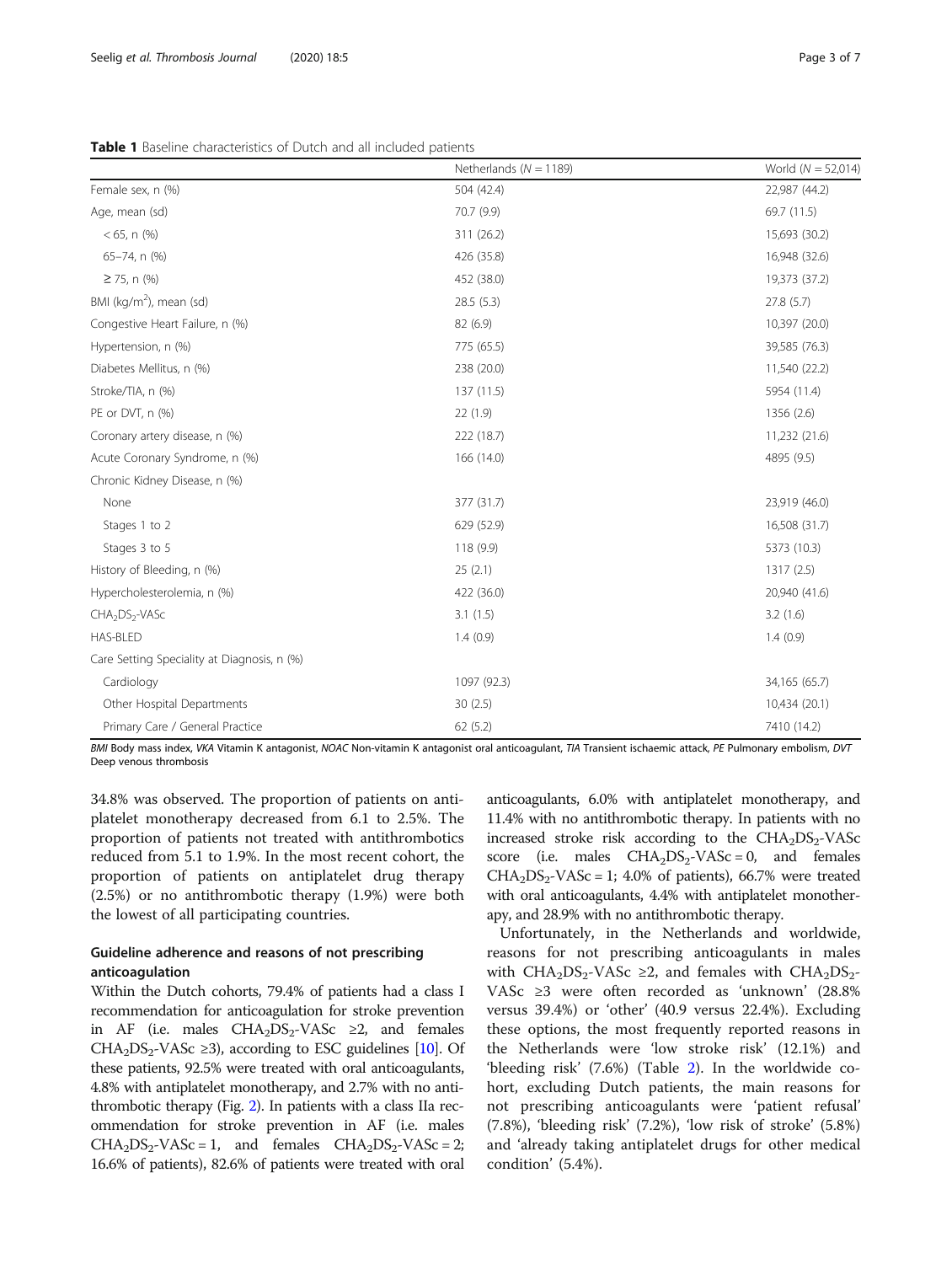<span id="page-3-0"></span>

## **Discussion**

GARFIELD-AF was the largest, worldwide, prospective registry of newly diagnosed AF patients. In the Netherlands, 1189 patients were enrolled, making it the largest Dutch AF-cohort available to date. This manuscript provides a unique insight in the rapid changes in anticoagulation management of novel AF, which had not been described since the introduction of the NOACs in

the Netherlands. The comparison between NOAC uptake rates in the Netherlands vs other countries is important, as this could have influenced the quality of Dutch AF care. Future studies will have to analyze how these differences have impacted the safety and efficacy of AF care. Moreover, this is the first report describing nationwide adherence to AF-guidelines in the Netherlands and explores reasons for withholding oral

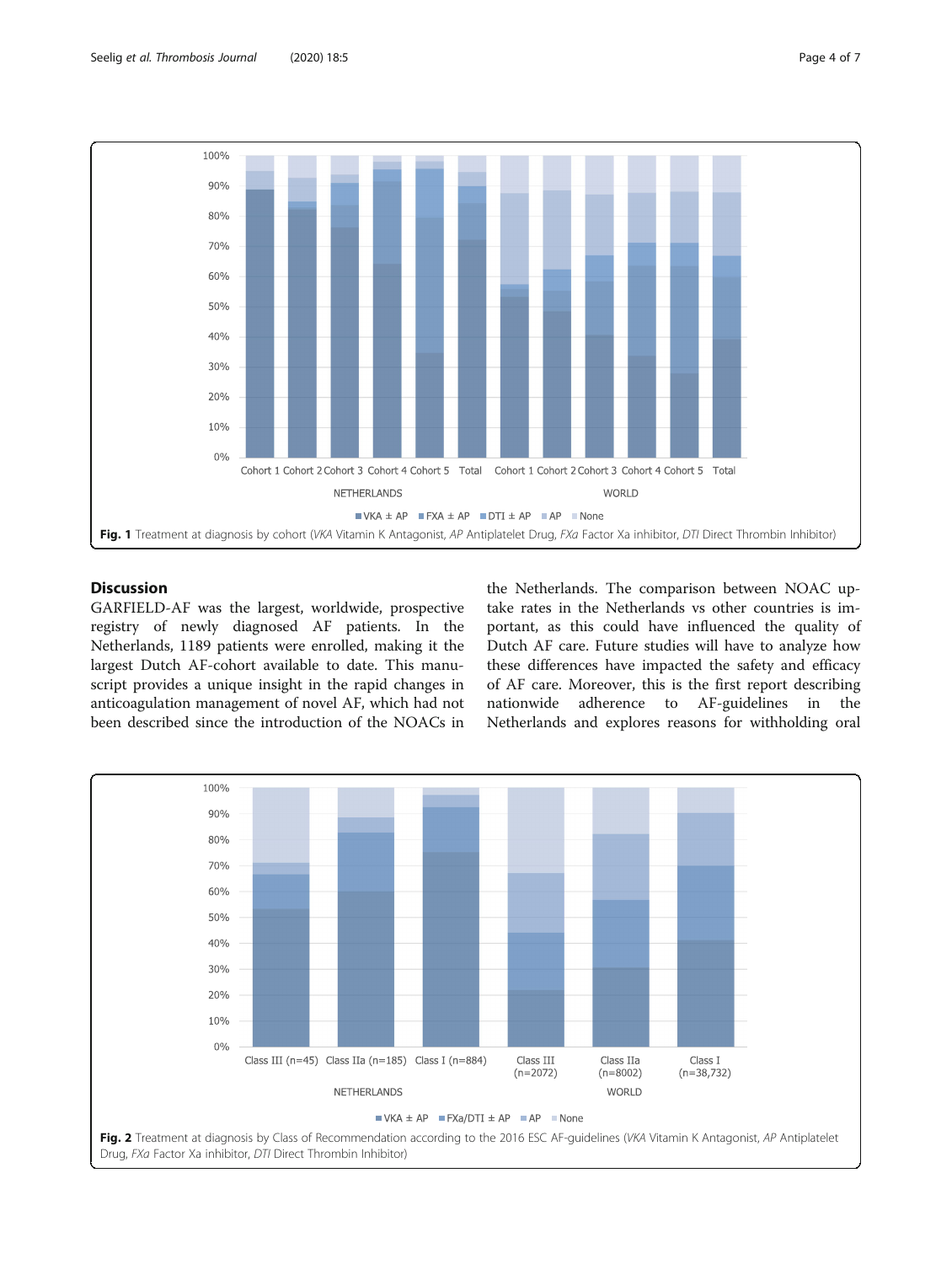<span id="page-4-0"></span>**Table 2** Main reasons anticoagulant not used in males with CHA<sub>2</sub>DS<sub>2</sub>-VASc ≥2, and females with CHA<sub>2</sub>DS<sub>2</sub>-VASc ≥3

|                                                                 | Netherlands ( $N = 66$ )<br>n (%) | World ( $N = 11,630$ )<br>n (%) |
|-----------------------------------------------------------------|-----------------------------------|---------------------------------|
| Alcohol abuse                                                   | 0(0.0)                            | 48 (0.4)                        |
| Already taking AP for other medical condition                   | 3(4.5)                            | 628 (5.4)                       |
| Patient refusal                                                 | 1(1.5)                            | 911 (7.8)                       |
| Previous bleeding event                                         | 2(3.0)                            | 211(1.8)                        |
| Taking medication contraindicated or cautioned for use with OAC | 1(1.5)                            | 78 (0.7)                        |
| Other                                                           | 12 (18.2)                         | 1682 (14.5)                     |
| Unknown                                                         | 19 (28.8)                         | 4588 (39.4)                     |
| Physician's choice                                              | 28 (42.4)                         | 3484 (30.0)                     |
| Bleeding risk                                                   | 5(7.6)                            | 836 (7.2)                       |
| Concern over patient compliance                                 | 0(0.0)                            | 412(3.5)                        |
| Guideline recommendation                                        | 0(0.0)                            | 237(2.0)                        |
| Fall risk                                                       | 0(0.0)                            | 401(3.4)                        |
| Low risk of stroke                                              | 8(12.1)                           | 677 (5.8)                       |
| Other                                                           | 15(22.7)                          | 921 (7.9)                       |

AP Antiplatelet drug, OAC Oral anticoagulation

anticoagulation in AF, which gives insight in how to further improve our AF care. Also, this country-specific evaluation may also be of help in improving care when comparisons are made with anticoagulant management in other countries.

In the Netherlands, there was initially a slow shift to more NOAC prescription, compared to the rest of the world. However, as of 2014–2015, the anticoagulation landscape has changed rapidly, resulting in more newly diagnosed AF patients treated with NOACs than VKA as of 2016. Our findings were comparable to a recent analysis of anticoagulant pharmaceutical dispensing data of naïve oral anticoagulation starters for any indication in the Netherlands  $[15]$  $[15]$ . A possible explanation for this initial slow shift could be that there is a well-organized system of specialized anticoagulation clinics in the Netherlands. In these clinics, the monitoring of compliance and complications of VKA treatment through regularly scheduled follow-up checks is aimed at minimising risks accompanying VKA treatment. Although NOACs have been repeatedly shown to be at least as effective and safe as VKAs in both randomized controlled trials and real-world data, a lack of monitoring could have contributed to a hesitation to shift to a more NOAC based approach. This is not unreasonable, as without a regular check of factors such as renal function, weight or age, patients are often  $(\pm 10\%$  in two recent Dutch AFstudies), treated with a too high or too low NOAC dose [[16,](#page-6-0) [17\]](#page-6-0). Moreover, early discontinuation of (N)OAC treatment can be as high as 50% at 6 months in certain patient groups [[18,](#page-6-0) [19](#page-6-0)]. Frequently mentioned reasons for early discontinuation are (minor) bleeding, other anticoagulant-related side-effects, and a lack of the

perceived need for anticoagulation [\[20](#page-6-0), [21\]](#page-6-0). Therefore, international guidelines recommend structured follow up of patients on NOACs (ESC) including assessment of adherence to medication, complications, interactions and regular (at least annual, but more often on indication) check on renal and liver functions [[22\]](#page-6-0). For the Netherlands, much of this burden will come down on the shoulders of prescribers (mainly cardiologists) and for the long term on general practitioners. It is imperative that, based on national guidance documents such as the "Landelijke Standaard Ketenzorg Antistolling" (LSKA) 2.0 and the updated "Landelijke Transmurale Afspraak antistolling" (manuscript in preparation), the chronic care for patients on NOACs becomes well organized [[23\]](#page-6-0).

In GARFIELD-AF, the Netherlands had the highest proportion of patients on oral anticoagulation at diagnosis (89.9%). In the most recent cohort, Dutch patients had the lowest proportions of antiplatelet monotherapy (2.5%) or no antithrombotic therapy (1.9%). For patients with a class I recommendation for anticoagulation, 7.5% of patients were undertreated according to the ESC guidelines [[10](#page-6-0)]. Compared to the worldwide cohort (30.0%), this proportion is relatively low. In patients with a class III recommendation for anticoagulation (i.e.  $CHA<sub>2</sub>DS<sub>2</sub>-VASC 0$  in males,  $CHA<sub>2</sub>DS<sub>2</sub>-VASC 1$  in females), the proportion of patients on anticoagulation is high (66.6%) [[10\]](#page-6-0). Although there is no chronic indication for anticoagulation in these patients, the guideline recommends at least 3 weeks of pre-treatment with oral anticoagulation in late cardioversions [\[10\]](#page-6-0). The ACWAS trial showed that in patients with recent-onset  $(< 36 h)$ AF, a delayed cardioversion strategy led to spontaneous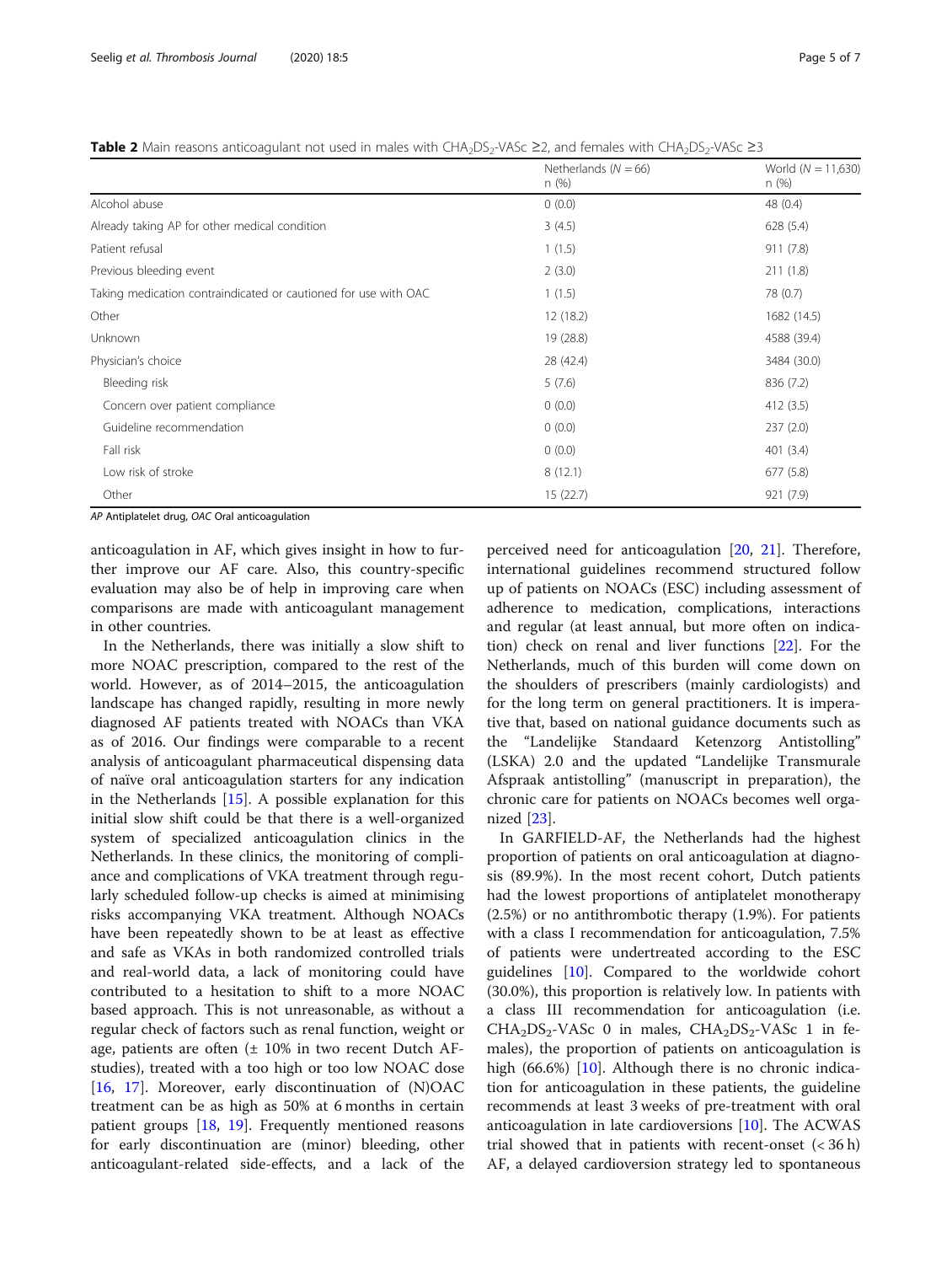conversion within 48 h in 69% of patients [[24](#page-6-0)]. In a posthoc analysis of the ACUTE trial, nearly 50% of patients with pre-existing AF of  $\leq 1$  week had a spontaneous cardioversion [[25](#page-6-0)]. It is likely that patients with recentonset, newly diagnosed AF without risk factors for stroke are often 'overtreated' with anticoagulation, given the high rate of spontaneous conversion. It is therefore worth researching if there are possibilities to safely limit the prescription of anticoagulants in these patients.

Although the proportion of undertreated patients in the Netherlands was relatively low, there is still room for improvement. In GARFIELD-AF, main reasons for not prescribing anticoagulants in patients with a class I recommendation for anticoagulation for stroke prevention in AF were often not clear. In patients with a clear recorded reason for withholding anticoagulation, a 'low risk of stroke' (12.1%) and 'bleeding risk' (7.6%) were the most common reasons in the Dutch cohort. Depicting patients with 2 or more non-sex related stroke risk factors as having a 'low risk of stroke' is contradictory, and the precise reasoning behind it is unknown. It would be valuable to gather more information on reasons for withholding anticoagulation, and to evaluate if withholding anticoagulation in these groups is a safe approach.

This study has several limitations. As described before, the high proportion of patients included in Dutch cardiology departments limits the external validity of this study to nationwide clinical practice. Moreover, the number of patients was too low, and the mean follow-up was too short, to relate major adverse events to  $CHA<sub>2</sub>DS<sub>2</sub>-VASc$  scores or changes in anticoagulant treatment practices. Moreover, reasons for not prescribing anticoagulants were extracted from the medical records and were not confirmed by the prescribing physician, and a large proportion of reasons could not be recorded and were classified as 'other'. Further research without these limitations is necessary. DUTCH-AF (Dutch trial register number: NL7464) is a largescale registration of newly diagnosed AF-patients in the Netherlands, which does not have these limitations and could provide further answers [[26](#page-6-0)].

## Conclusion

The data from the GARFIELD-AF registry shows the rapidly changing anticoagulation preference of Dutch physicians in newly diagnosed AF. Adherence to European AF guidelines in terms of anticoagulant regimen would appear to be appropriate. In absence of structured follow up of AF patients on NOAC, the impact of these rapid practice changes in anticoagulation prescription in the Netherlands and in relation to other countries remains to be established.

#### Acknowledgements

The authors of this paper extend their gratitude to the following 17 Dutch medical centres whose participation in GARFIELD-AF has made the results presented in this paper possible: Diaconessenhuis Meppel; Gelre Ziekenhuizen, Apeldoorn; Huisartsenpraktijk Buiks; Medisch Centrum Alkmaar; St. Jans Gasthuis; Onze Lieve Vrouwe Gasthuis; Sint Franciscus Gasthuis; Slingeland Ziekenhuis; St. Antonius Ziekenhuis; St. Elisabeth Ziekenhuis; Stichting Cardiologie Amsterdam; Stichting Trombosedienst Maastricht; Trombosedienst Apeldoorn-Zutphen; Trombosedienst Ziekenhuis Rivierenland; WECOR; Ziekenhuis Bethesda. Our special thanks go out to the following individuals, who supervised patient enrolment in their capacity as principal investigators: Dr. Henk Adriaansen (Research Interne Trombosedienst Geneeskunde Apeldoorn-Zutphen), Dr. L.V.A. Boersma (St. Antonius Ziekenhuis), Dr. Maarten Bongaerts (Trombosedienst Ziekenhuis Rivierenland), Dr. Paul Buiks (Huisartsenpraktijk Buiks), Dr. B.E. Groenemeijer (Research Interne Gelre Ziekenhuizen, Apeldoorn), Dr. Coen Guldener (WECOR), Dr. Walter Hermans (St. Elisabeth Ziekenhuis), Dr. Jean-Paul Herrman (Onze Lieve Vrouwe Gasthuis), Dr. P.A.M. Hoogslag (Diaconessenhuis Meppel), Dr. Andreas Lucassen (St. Jans Gasthuis), Dr. P.R. Nierop (Sint Fransiscus Gasthuis), Dr. M.G.C. Pieterse (Stichting Cardiologie Amsterdam), Dr. W. Terpstra (Slingeland Ziekenhuis), and Dr. S.H.K. The (Treant Zorggroep – locatie Bethesda).

#### Author's contributions

JS, MEWH and HTC drafted the report. HTC was the national study coordinator. KP and LI analysed the data. All authors contributed, read and approved the final manuscript.

#### Funding

The Global Anticoagulant Registry in the FIELD – Atrial Fibrillation was sponsored by the Thrombosis Research Institute, London, United Kingdom. Funding of the registry was provided through an educational research grant from Bayer Pharma AG, Berlin, Germany.

#### Availability of data and materials

All data generated or analysed during this study are included in this published article.

#### Ethics approval and consent to participate

The study was reviewed and approved by the ethics comittees of each participating centre.

#### Consent for publication

Not applicable.

#### Competing interests

JS is supported by a grant from the Dutch Federation of Anticoagulation clinics ("FNT"). FWAV and MEWH have received honoraria for speaker fees and consultancy honoraria from Bayer Healthcare, Boehringer-Ingelheim, BMS/Pfizer and Daiichi-Sankyo. HTC received compensation for presentations from Boehringer, Bayer, Leo, Daiichi; is advisor for Alveron and receives research support from Bayer and Pfizer. He is an unpaid chairman of the board of the Dutch Federation of Anticoagulation Clinics and National Coordinator for Garfield-AF. HTC is adjunct professor at the Center for Thrombosis and Hemostasis, Gutenberg Medical Center, Mainz, Germany. The other authors declare that they have no competing interests.

#### Author details

<sup>1</sup>Department of Cardiology, Rijnstate, Wagnerlaan 55, 6815 AD Arnhem, the Netherlands. <sup>2</sup>Department of Cardiology, Onze Lieve Vrouwe Gasthuis (OLVG), Amsterdam, the Netherlands. <sup>3</sup>Radboud University Medical Centre Nijmegen, the Netherlands. <sup>4</sup>Thrombosis Research Institute, London, UK.<br><sup>5</sup>Department of Cardiology, St. Japs Gasthuis, Went, the Netherlands Department of Cardiology, St. Jans Gasthuis, Weert, the Netherlands. 6 Anticoagulation Clinic, Gelre Ziekenhuizen, Apeldoorn-Zutphen, the Netherlands. <sup>7</sup> Anticoagulation Clinic, Ziekenhuis Rivierenland, Tiel, the Netherlands. <sup>8</sup>Stichting Cardiologie Amsterdam, Amsterdam, the Netherlands.<br><sup>9</sup>Department of Cardiology, Opze Lieve Vreuwe Garthuis, Amsterdam, the Department of Cardiology, Onze Lieve Vrouwe Gasthuis, Amsterdam, the Netherlands. <sup>10</sup>Department of Cardiology, Isala Diaconessenhuis, Meppel, the Netherlands. 11Department of Cardiology, Elisabeth-TweeSteden Ziekenhuis, Tilburg, the Netherlands. 12Department of Cardiology, Gelre Ziekenhuizen, Apeldoorn, the Netherlands. <sup>13</sup>Department of Cardiology, St. Antonius Ziekenhuis, Nieuwegein, the Netherlands. 14Department of Cardiology,